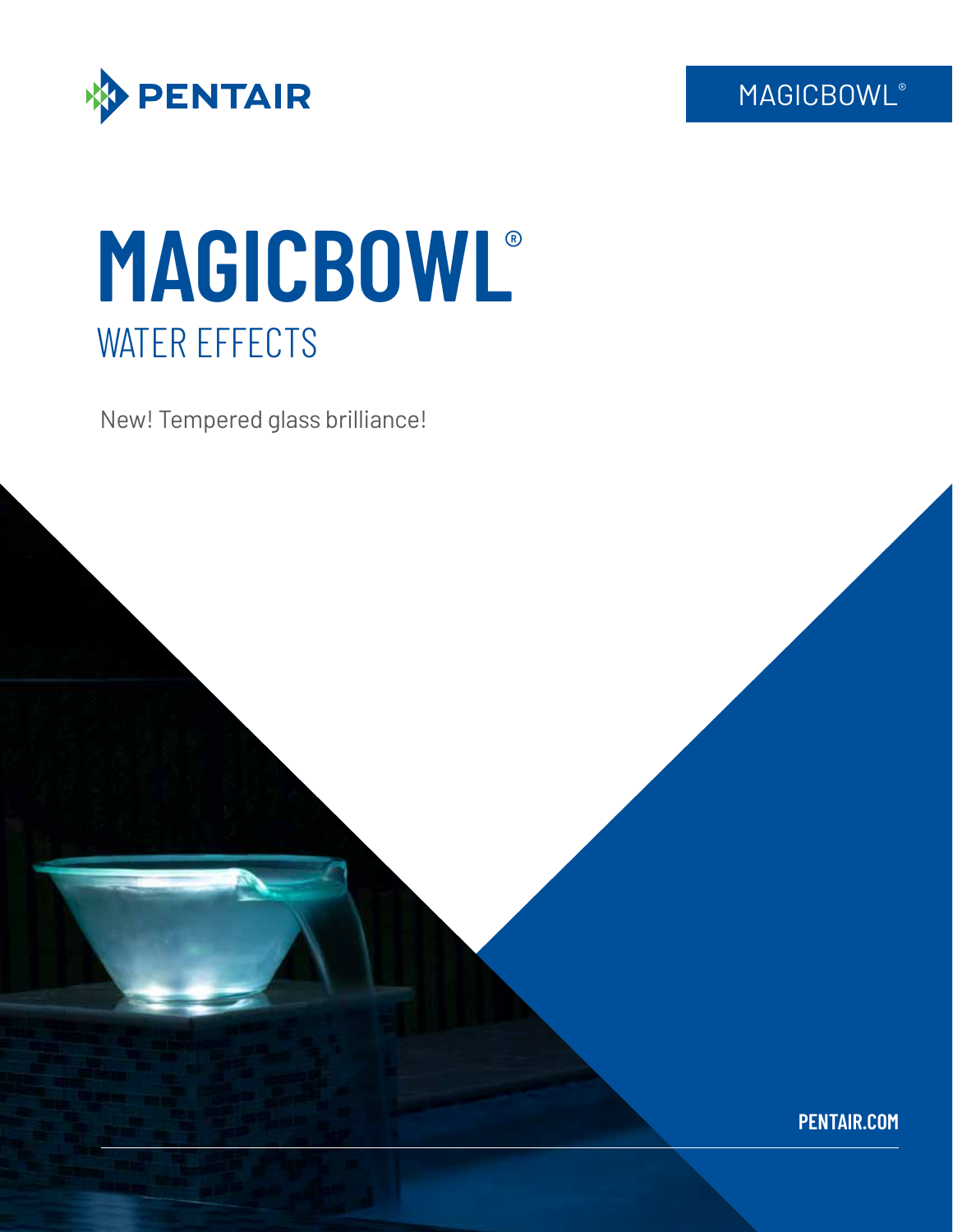

### MAKE A STUNNING ARCHITECTURAL STATEMENT.

**A beautiful addition to your new or renovated pool. Bring magic to your backyard oasis.**

can add your personal touch with the dramatic sights and soothing sounds of MagicBowl® Water Effects



**Available in square**

During the day, a dazzling accent to your pool or spa. Available in round or square to accentuate your pool's unique style.

**NEW**













Automation-compatible for added convenience and control.



Tempered Glass

Brass Bronze Copper Gray Natural Pewter

*Actual finish and colors may vary from the images shown due to slight differences in material make-up and/or the fabrication process. Please use as a guideline only.*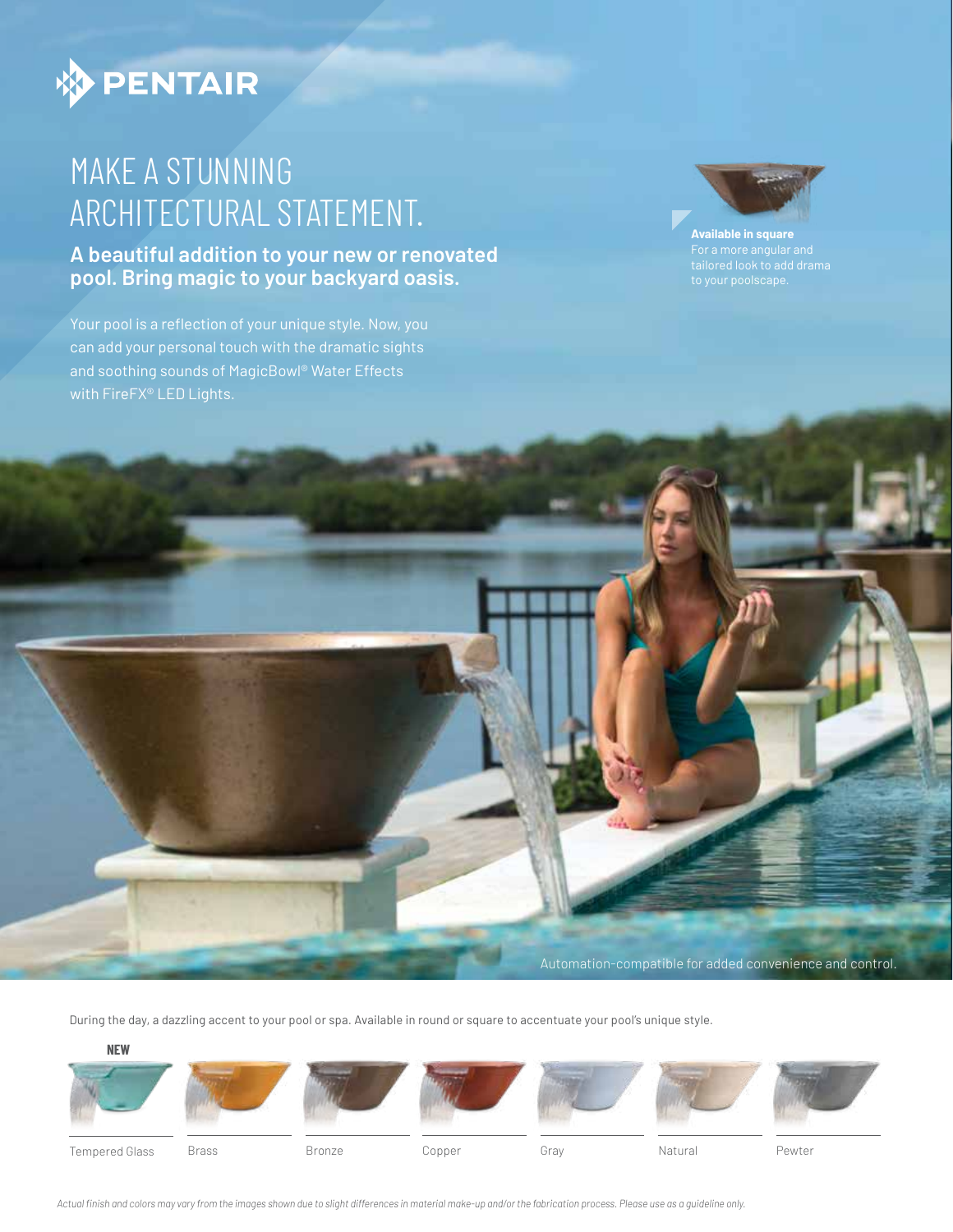### BEAUTIFUL BY DAY. BRILLIANT BY NIGHT.

### **A stunning sculpture under the sun. A flowing bowl of fire under the stars.**

Sculpted from a durable, UV-resistant material, MagicBowl has a shape and metallic composite finish to suit your tastes and accent your poolscape with style. Glowing and flickering lights create a dramatic flame effect that brings the fountain to life.



**Safe and efficient** LED lights dance and flicker as if illuminated by fire or molten lava.



#### **The Sparkling, Multi-Colored Elegance of Tempered Glass.**

Visually stunning, new tempered glass construction glows incredibly bright at night in colors that can be synchronized with all the light show colors of IntelliBrite® LED 5G Pool and Spa Lights or the warm flickering glow of the FireFX effect. By day, it adds semi-transparent iridescence that rivals premium solid metal designs.

FireFX LED Lights are not included and are sold separately.

Spectacular light and water effects create nighttime drama.

**NEW**















Tempered Glass Brass Bronze Copper Gray Natural Pewter